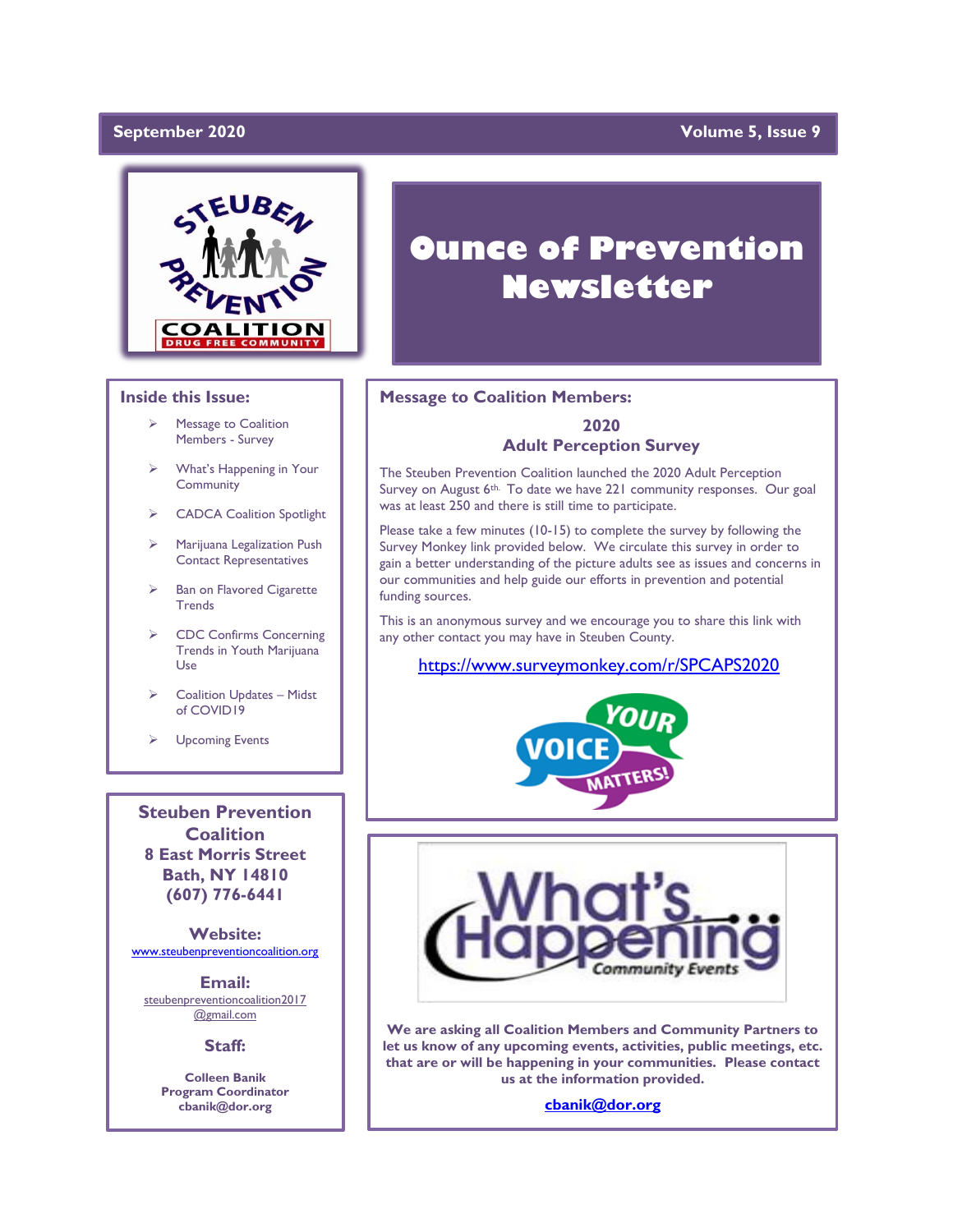#### **September 2020 Page 2 Volume 5, Issue 9**

### **Coalition Receives Praise for Youth Engagement Project**

CADCA (Community Anti-Drug Coalitions of America) recently spotlighted our Youth Engagement Project where coalition members, volunteers, youth and staff came together virtually and asked our youth to produce peer to peer video messaging involving our Prevention Needs Assessment Data. These students focused on Alcohol statistics, Marijuana statistics, Binge Drinking Statistics, Medication Safe Disposal and Energy Drink awareness. This program is ongoing and gaining traction receiving encouraging responses from additional youth wanting to become involved now that the word is out, and videos are being posted on Facebook and the Coalition YouTube Channel. Our targeted youth took on this project and enthusiastically ran with it producing 11 awareness videos over a 2-month period.

"The video project that the Coalition has been working on is such an amazing approach to prevention. By utilizing information that is relevant to teens and comes from teens, they are more likely to stop and listen. The information is something that teens can relate to and understand and best of all, they are being encouraged by their peers to make good choices." said Stacey O'Dell, Prevention Educator for the Steuben Council on Addiction and member of the Coalition.

When the Coalition discussed the idea of using teenagers to share statistics about drug use within the communities of Steuben County, my heart started to beat faster. I knew exactly what I could do to help put this project together. I knew there was a way to continue good work even in the midst of a pandemic. When you give a teenager access to technology, along with accurate information, they will soar with it! …and they did!" said Connie Terry, Program Assistant for the Steuben Prevention Coalition Opioid Committee.

**[https://www.cadca.org/resources/co](https://www.cadca.org/resources/coalitions-action-steuben-prevention-coalition-receives-community-praise-youth-engagement) [alitions-action-steuben-prevention](https://www.cadca.org/resources/coalitions-action-steuben-prevention-coalition-receives-community-praise-youth-engagement)[coalition-receives-community](https://www.cadca.org/resources/coalitions-action-steuben-prevention-coalition-receives-community-praise-youth-engagement)[praise-youth-engagement](https://www.cadca.org/resources/coalitions-action-steuben-prevention-coalition-receives-community-praise-youth-engagement)**

View all videos from the link below:

[https://www.youtube.com/channel/UCOp](https://www.youtube.com/channel/UCOp60GjpiSeOgJJGL7Tll2Q/) 60GjpiSeOgljGL7Tll2Q/

## **Marijuana Legalization Push**

*Smart Approaches to Marijuana* September 1, 2020

Dear friend,

In spite of both presidential candidates being opposed to legalization, the U.S. House of Representatives is preparing to hold a full vote on the "MORE" Act, a bill to federally legalize and commercialize marijuana under the auspices of social justice.

Now, reporters tell us that the House plans to hold a vote on this bill on the week of September 21st.

#### **[WRITE & CALL YOUR REPRESENTATIVES NOW: Tell them](http://r20.rs6.net/tn.jsp?f=001M5MojKOBXMEbcDDmZ74TfvmNuPdiTzxfmAOfBSuicm1XZIo3dhMtxk4_meI1UkDxV4WA_Uu00Bs6mlHRtEonaDgVW7uh_GQnaK6FMmwq91_zf-6mYDz97pAk_hWuLnqF_WI9KUs8AjknuM2GtelEvszSmBqJGHPFDlWq_ZsSSp40iTXN5OFbXW_oqni_oRmuLdAr7-wKvcQ0vxps85ncIeypIYfLNh1GvrhklqXU7AQMH4KH55fjlA==&c=neyYXEx1-xWOzA5KuMKayRi3ZF5JnRi2VCd8qqHr-J7Ofos91rQXCQ==&ch=g1u00-YqGm-AB43cIVCHRKSImlVWpb7KZ_Qvw2pA58DmWFe2Vgz-4A==)  [not to bring this bill to a vote, and not to support the](http://r20.rs6.net/tn.jsp?f=001M5MojKOBXMEbcDDmZ74TfvmNuPdiTzxfmAOfBSuicm1XZIo3dhMtxk4_meI1UkDxV4WA_Uu00Bs6mlHRtEonaDgVW7uh_GQnaK6FMmwq91_zf-6mYDz97pAk_hWuLnqF_WI9KUs8AjknuM2GtelEvszSmBqJGHPFDlWq_ZsSSp40iTXN5OFbXW_oqni_oRmuLdAr7-wKvcQ0vxps85ncIeypIYfLNh1GvrhklqXU7AQMH4KH55fjlA==&c=neyYXEx1-xWOzA5KuMKayRi3ZF5JnRi2VCd8qqHr-J7Ofos91rQXCQ==&ch=g1u00-YqGm-AB43cIVCHRKSImlVWpb7KZ_Qvw2pA58DmWFe2Vgz-4A==)  [commercialization of marijuana.](http://r20.rs6.net/tn.jsp?f=001M5MojKOBXMEbcDDmZ74TfvmNuPdiTzxfmAOfBSuicm1XZIo3dhMtxk4_meI1UkDxV4WA_Uu00Bs6mlHRtEonaDgVW7uh_GQnaK6FMmwq91_zf-6mYDz97pAk_hWuLnqF_WI9KUs8AjknuM2GtelEvszSmBqJGHPFDlWq_ZsSSp40iTXN5OFbXW_oqni_oRmuLdAr7-wKvcQ0vxps85ncIeypIYfLNh1GvrhklqXU7AQMH4KH55fjlA==&c=neyYXEx1-xWOzA5KuMKayRi3ZF5JnRi2VCd8qqHr-J7Ofos91rQXCQ==&ch=g1u00-YqGm-AB43cIVCHRKSImlVWpb7KZ_Qvw2pA58DmWFe2Vgz-4A==)**

Tell them that with a slew of recent data showing dramatic increases in youth use of high potency marijuana products, rising rates of marijuanaimpaired driving, and even some evidence suggesting that marijuana use during pregnancy could be linked to autism, we simply cannot afford to expand Big Pot.

This is a historic attempt to unleash another public health crisis on our nation... in the middle of a global pandemic. We must make our voices heard NOW.

Thank you for all that you do,

Dr. Kevin Sabet President & Co-Founder Smart Approaches to Marijuana Action (SAM Action)

**ICYMI: Please take action today by [clicking here to](http://r20.rs6.net/tn.jsp?f=001M5MojKOBXMEbcDDmZ74TfvmNuPdiTzxfmAOfBSuicm1XZIo3dhMtxk4_meI1UkDxV4WA_Uu00Bs6mlHRtEonaDgVW7uh_GQnaK6FMmwq91_zf-6mYDz97pAk_hWuLnqF_WI9KUs8AjknuM2GtelEvszSmBqJGHPFDlWq_ZsSSp40iTXN5OFbXW_oqni_oRmuLdAr7-wKvcQ0vxps85ncIeypIYfLNh1GvrhklqXU7AQMH4KH55fjlA==&c=neyYXEx1-xWOzA5KuMKayRi3ZF5JnRi2VCd8qqHr-J7Ofos91rQXCQ==&ch=g1u00-YqGm-AB43cIVCHRKSImlVWpb7KZ_Qvw2pA58DmWFe2Vgz-4A==)  [send your representative in Congress an urgent](http://r20.rs6.net/tn.jsp?f=001M5MojKOBXMEbcDDmZ74TfvmNuPdiTzxfmAOfBSuicm1XZIo3dhMtxk4_meI1UkDxV4WA_Uu00Bs6mlHRtEonaDgVW7uh_GQnaK6FMmwq91_zf-6mYDz97pAk_hWuLnqF_WI9KUs8AjknuM2GtelEvszSmBqJGHPFDlWq_ZsSSp40iTXN5OFbXW_oqni_oRmuLdAr7-wKvcQ0vxps85ncIeypIYfLNh1GvrhklqXU7AQMH4KH55fjlA==&c=neyYXEx1-xWOzA5KuMKayRi3ZF5JnRi2VCd8qqHr-J7Ofos91rQXCQ==&ch=g1u00-YqGm-AB43cIVCHRKSImlVWpb7KZ_Qvw2pA58DmWFe2Vgz-4A==)  message telling them to [oppose this Big Pot push.](http://r20.rs6.net/tn.jsp?f=001M5MojKOBXMEbcDDmZ74TfvmNuPdiTzxfmAOfBSuicm1XZIo3dhMtxk4_meI1UkDxV4WA_Uu00Bs6mlHRtEonaDgVW7uh_GQnaK6FMmwq91_zf-6mYDz97pAk_hWuLnqF_WI9KUs8AjknuM2GtelEvszSmBqJGHPFDlWq_ZsSSp40iTXN5OFbXW_oqni_oRmuLdAr7-wKvcQ0vxps85ncIeypIYfLNh1GvrhklqXU7AQMH4KH55fjlA==&c=neyYXEx1-xWOzA5KuMKayRi3ZF5JnRi2VCd8qqHr-J7Ofos91rQXCQ==&ch=g1u00-YqGm-AB43cIVCHRKSImlVWpb7KZ_Qvw2pA58DmWFe2Vgz-4A==)**



**<https://learnaboutsam.org/>**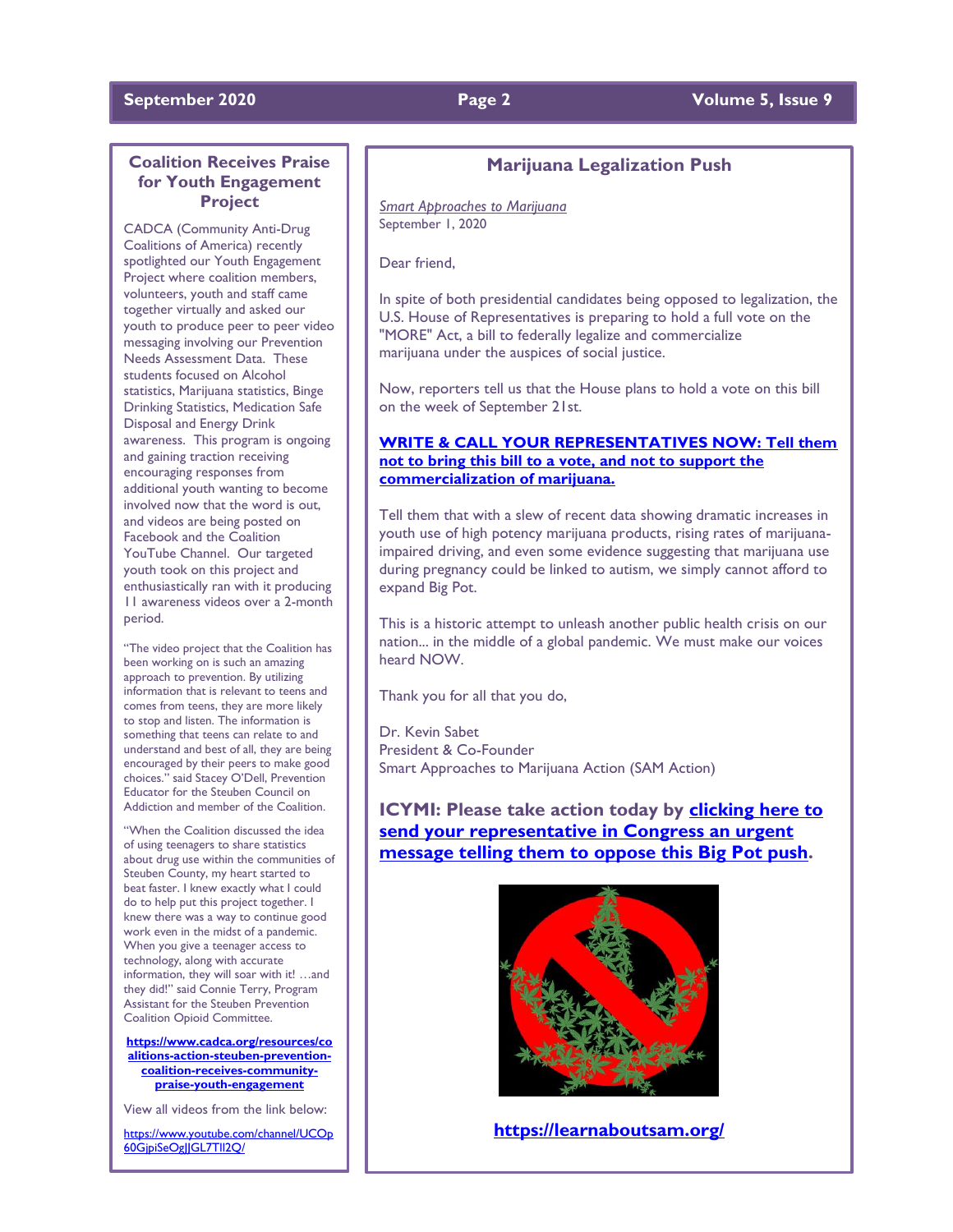#### **September 2020 Page 3 Page 3 Page 1 Volume 5, Issue 9**

### **Ban of Flavored Cigarettes Resulted in Large Drop in Teen Smoking**

*Partnership to End Addiction* July 2020

The 2009 ban on flavored cigarettes (other than menthol) in the United States led to a large decrease in smoking among teens and young adults, according to a new study.

Researchers at George Mason University analyzed data from the 2002-2017 U.S. National Survey on Drug Use and Health, [HealthDay](https://consumer.healthday.com/cancer-information-5/smoking-cessation-news-628/flavored-cigarette-ban-led-to-smoking-decline-among-young-americans-759619.html) reports. They examined past 30-day cigarette use before and after the flavored cigarette ban in different age groups. They found a 43% drop in smoking among youth ages 12- 17, and a 27% decrease among young adults ages 18-25.

The study, published in the **Journal of** [Adolescent Health,](https://www.jahonline.org/article/S1054-139X(20)30335-9/pdf) did not find a similar reduction in smoking among older adults.

The researchers found young people increased their use of menthol cigarettes right after the ban took effect. "It appears that young people smoke menthol cigarettes more when other flavor options are no longer available," lead researcher Matthew Rossheim said in a [news release.](https://medicalxpress.com/news/2020-07-flavored-cigarette-significantly-youth.html)

For more information please visit:

[https://drugfree.org/drug-and-alcohol](https://drugfree.org/drug-and-alcohol-news/ban-of-flavored-cigarettes-resulted-in-large-drop-in-teen-smoking/)[news/ban-of-flavored-cigarettes](https://drugfree.org/drug-and-alcohol-news/ban-of-flavored-cigarettes-resulted-in-large-drop-in-teen-smoking/)[resulted-in-large-drop-in-teen](https://drugfree.org/drug-and-alcohol-news/ban-of-flavored-cigarettes-resulted-in-large-drop-in-teen-smoking/)[smoking/](https://drugfree.org/drug-and-alcohol-news/ban-of-flavored-cigarettes-resulted-in-large-drop-in-teen-smoking/)



### **NEW CDC Data Confirms Concerning Trends in Youth Marijuana Use**

*Finds marijuana use is number one risk factor for future prescription opioid misuse*

*Smart Approaches to Marijuana* Press Release August 20, 2020

(Alexandria, Va) - Today, **[new data](http://r20.rs6.net/tn.jsp?f=001RM_4vKlkuq8eU5mQO2nOx4UMNcUu8YFW0GB03jz-t-AR1R43QwBtH6hkR85lqrvOLRc3G7Owid3EQdpwMkPgL15Qr0gTB5_PTj08DFqf44mdA-ehQjp4VesjovALEsfhoUSud00KRpWZHOtZvl_SAnqfQUsxevpCDUHKkCURQmbXNOnpCZKindMJkMbNT5VNk186X2cZdPWxQ9JxQm12d1LXJeuCQaQS&c=YZKr5cB8MgJpvy8Jrp7ajhROdrw9XO7U3fIZb3VRclo9rS1s_TZq5A==&ch=qYjdnW0dxgiWeZb5qORgWzqi5jpq7jGa8osU-C4eUhky0VFNCM58uQ==)** from the Youth Risk Behavior Surveillance System (YRBS), an annual survey conducted by the Centers for Disease Prevention (CDC) confirms concerning trends when it comes to substance abuse, especially marijuana use, in high school students.

Notably, the data finds that lifetime marijuana use is the number one risk factor for prescription opioid misuse.

"This survey confirms a trend we have been noticing: every other drug among young people is going down with the exception of marijuana. There's a reason for that: the mass commercialization and normalization of today's high potency marijuana in this country," said Dr. Kevin Sabet, president of **[Smart Approaches](http://r20.rs6.net/tn.jsp?f=001RM_4vKlkuq8eU5mQO2nOx4UMNcUu8YFW0GB03jz-t-AR1R43QwBtH6uy5nZumRzsj59yh3YBuBC282XB6gF89FzXORpUnrpeyRXekqPDxpdnA3J3oFY-Kf7KfUImSB6ejnROuUtIsGXrvaZVv4k82g==&c=YZKr5cB8MgJpvy8Jrp7ajhROdrw9XO7U3fIZb3VRclo9rS1s_TZq5A==&ch=qYjdnW0dxgiWeZb5qORgWzqi5jpq7jGa8osU-C4eUhky0VFNCM58uQ==)  [to Marijuana \(SAM\)](http://r20.rs6.net/tn.jsp?f=001RM_4vKlkuq8eU5mQO2nOx4UMNcUu8YFW0GB03jz-t-AR1R43QwBtH6uy5nZumRzsj59yh3YBuBC282XB6gF89FzXORpUnrpeyRXekqPDxpdnA3J3oFY-Kf7KfUImSB6ejnROuUtIsGXrvaZVv4k82g==&c=YZKr5cB8MgJpvy8Jrp7ajhROdrw9XO7U3fIZb3VRclo9rS1s_TZq5A==&ch=qYjdnW0dxgiWeZb5qORgWzqi5jpq7jGa8osU-C4eUhky0VFNCM58uQ==)** and a former three-time White House drug policy advisor.

"One data point that should ring alarm bells is the fact that having ever used marijuana was the top risk factor to misusing prescription opioids in the past month. We have to understand that drug use does not happen in a vacuum - couse is a real phenomenon."

#### In fact, the CDC report states:

*"Specifically, the high rates of co-occurring substance use, especially alcohol and marijuana use, among students currently misusing prescription opioids highlights the importance of prevention efforts that focus on general substance use risk and protective factors. Notably, these associations are not limited to high school students because binge drinking and marijuana use are associated with increased prescription opioid misuse among both adults and adolescents..."*

According to the data, 21.7% of high schoolers report marijuana use and the most common substances used were alcohol and marijuana. 17.1% of 9th and tenth graders reported marijuana use while 26.6% of eleventh and twelfth graders reported marijuana use.

Furthermore, 43.5% of students who reported currently abusing prescription opioids also reported currently using marijuana.

While use rates of most drugs amongst high schoolers are dropping, marijuana use either remains steady or is increasing, according to the data.

"This CDC survey should be a wake-up call about the public health epidemic that is mass marijuana use among young people," continued Dr. Sabet. "It can no longer be ignored."

### **<https://learnaboutsam.org/>**

[https://www.cdc.gov/mmwr/volumes/69/su/su6901a5.htm?s\\_cid=su6901a5\\_w](https://www.cdc.gov/mmwr/volumes/69/su/su6901a5.htm?s_cid=su6901a5_w)